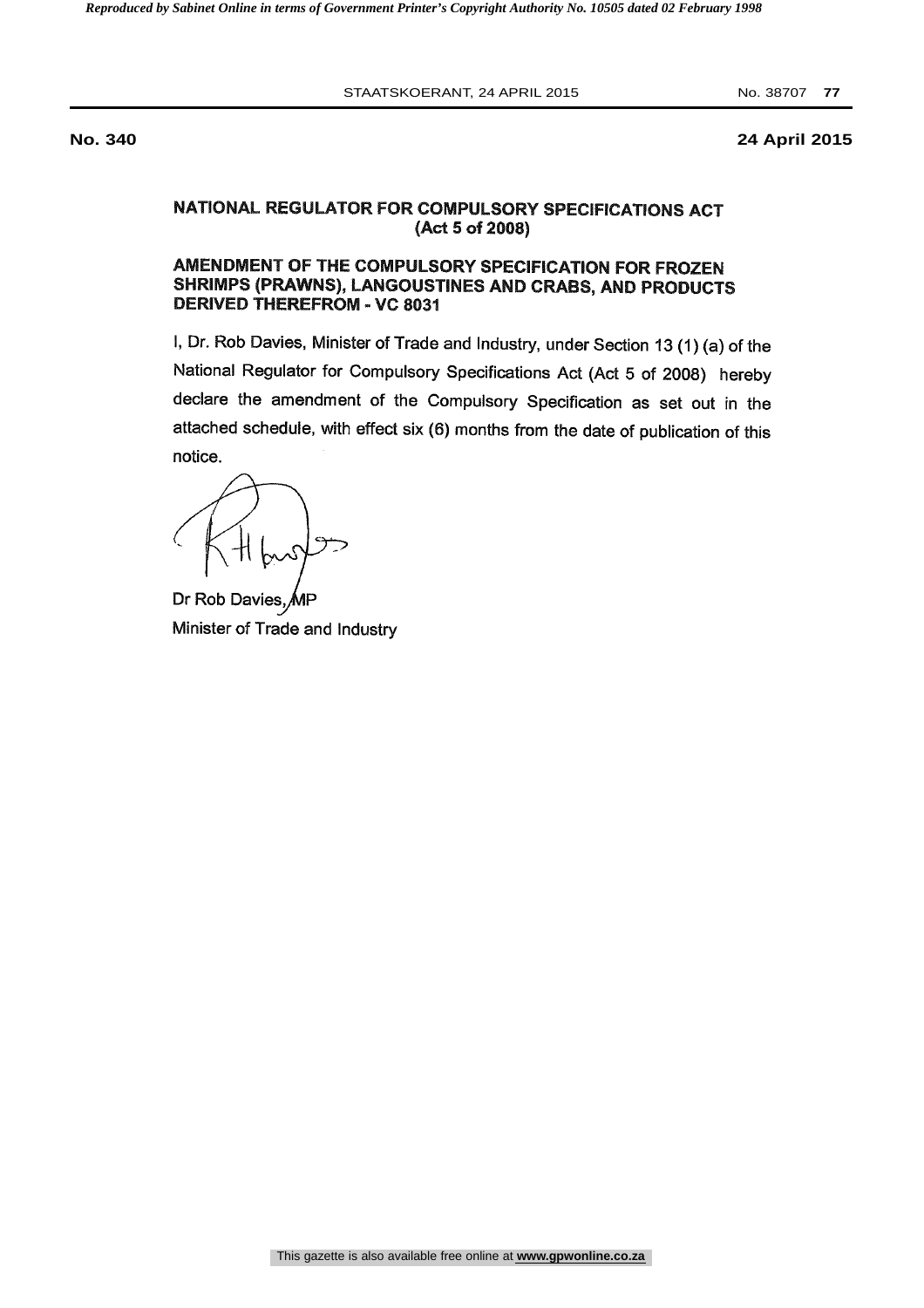#### SCHEDULE

#### VC 8031

# COMPULSORY SPECIFICATION FOR FROZEN SHRIMPS (PRAWNS), LANGOUSTINES AND CRABS, AND PRODUCTS DERIVED THEREFROM

#### <sup>1</sup> SCOPE

1.1 This Compulsory Specification applies to the handling, preparation, processing, packing, transportation, freezing, storage and quality of frozen shrimps (prawns), langoustines and crabs, and products derived therefrom, for human consumption, which are to be offered for sale.

#### 2 DEFINITIONS

2.1 For the purposes of this Compulsory Specification the definitions in the latest edition of SANS 788: 'Frozen shrimps (prawns), langoustines and crabs, shall apply.

2.2 In addition, the following definitions shall apply:

2.2.1 applicant: a handler, processor, packer, transporter, importer or exporter applying for approval of the product and/or factory or establishment. The handler, processor, packer, transporter, importer or exporter shall be established within the Republic of South Africa;

2.2.2 approval: confirmation by the NRCS that the product and/or factory satisfies the requirements of this Compulsory Specification;

2.2.3 conformity of production: evidence that the handling, preparation, processing, packing, transportation, freezing, storage and quality of frozen shrimps (prawns), langoustines and crabs, and products derived therefrom produced for sale continues to conform to the requirements of this Compulsory Specification;

2.2.4 DAFF: the Department of Agriculture, Forestry and Fisheries;

2.2.5 factory / establishment: South African based premises or fishing vessels on or in which shrimp (prawn), langoustine and crab products are handled and treated to prepare them for commercial purposes. Fish shops (over the counter sale shops), hotels, boarding houses, restaurants or other eating houses, as well as entities where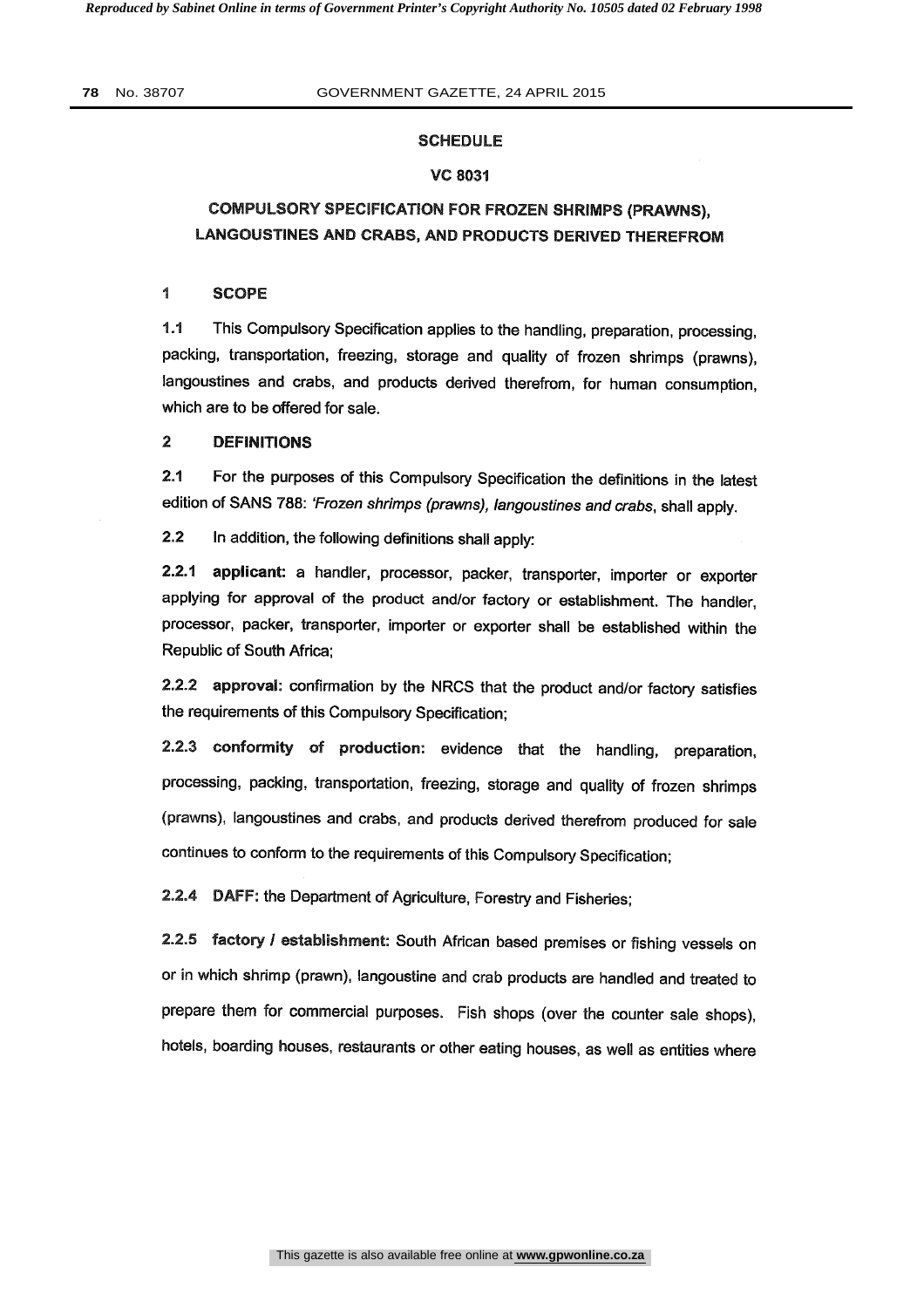the core business are the transportation of goods, are excluded from the scope of this Compulsory Specification;

2.2.6 HACCP (Hazard Analysis and Critical Control Point): a system which identifies, evaluates, and controls hazards that are significant to food safety;

2.2.7 NRCS: the National Regulator for Compulsory Specifications as established by the National Regulator for Compulsory Specifications Act, 2008 (Act No. 5 of 2008); and

2.2.8 product safety management system: a food safety management system implemented by a factory based on the principles of HACCP as recommended by the Codex Alimentarius Commission.

#### 3 GENERAL ADMINISTRATIVE REQUIREMENTS

3.1 All frozen shrimps (prawns), langoustines and crabs, and products derived therefrom to be offered for sale shall comply with the requirements of this Compulsory Specification.

3.2 The factory / establishment for the production for frozen shrimps (prawns), langoustines and crabs, and products derived therefrom in the Republic of South Africa shall be pre-approved by the NRCS for conformity of production requirements as prescribed in Annex A.1. Such approval shall be reviewed annually or more frequently.

3.3 The factory / establishment as referenced to in 3.2 may not dispatch frozen shrimps (prawns), langoustines and crabs, and products derived therefrom without a valid NRCS approvals document for the factory / establishment.

3.4 Application for approval of the product(s) shall be made to the NRCS for every consignment of frozen shrimps (prawns), langoustines and crabs, and products derived therefrom which are imported into South Africa in accordance with the requirements of Annex A.2.1.

3.5 Application for approval required for export or any other purposes as required by the applicant, shall be made in accordance with the requirements of Annex A2.2.

3.6 The factory / establishment shall provide the NRCS with evidence of conformity of production on request.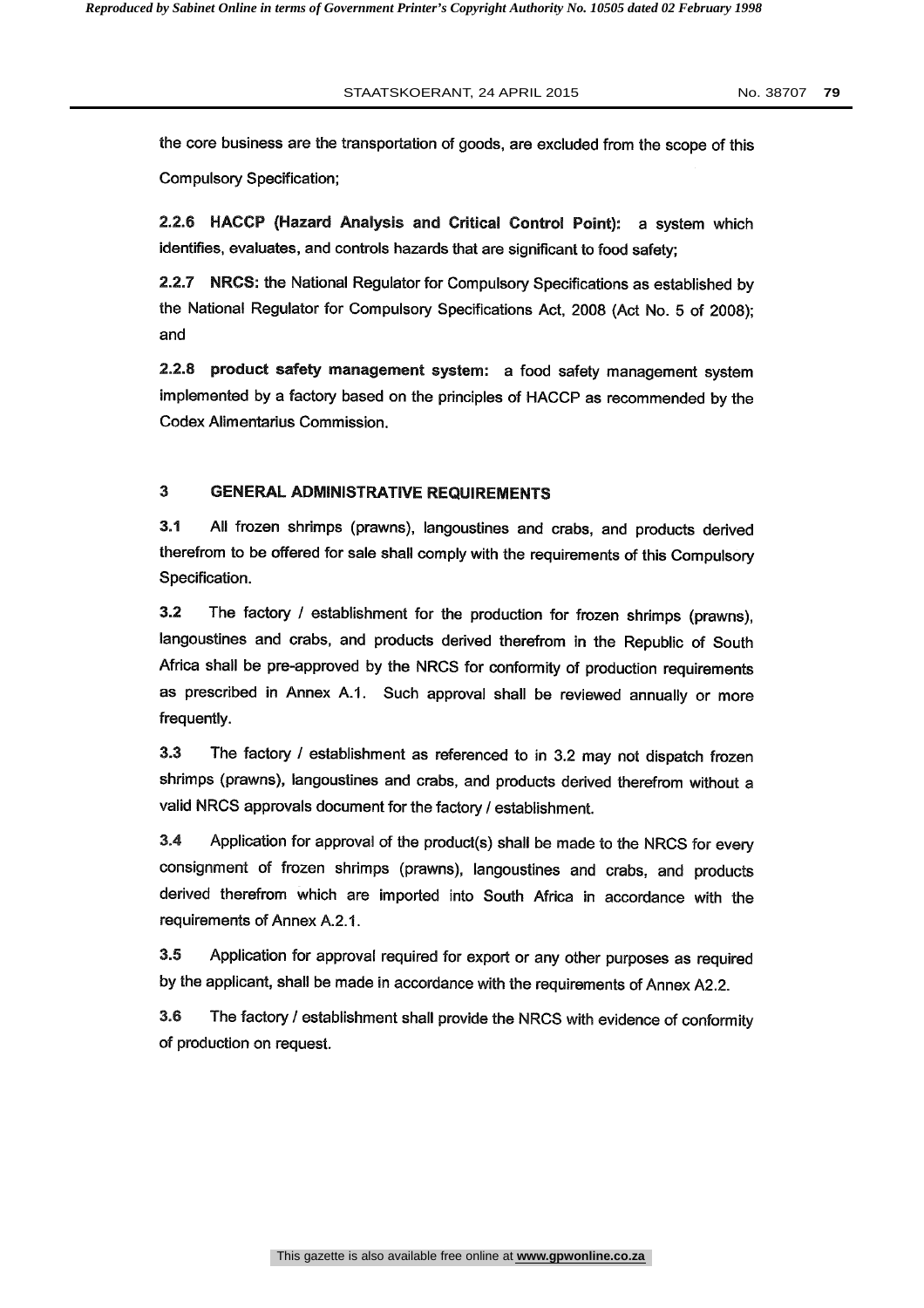3.7 The factory / establishment shall inform the NRCS in writing of any change in process of production affecting any mandatory requirement of this Compulsory Specification. In the event of such change/s the NRCS may, at its discretion, demand the submission of further evidence of conformity or a new application for approval.

3.8 The factory / establishment shall immediately report to the NRCS in writing any failure, of whatever nature, to conform to the requirements of this Compulsory Specification.

3.9 A factory / establishment which is suspended must re-apply to the NRCS within three months of the date of suspension for a reassessment; otherwise approval for the establishment to operate in terms of this Compulsory Specification will be withdrawn.

3.10 A factory / establishment shall notify the NRCS when closing down within a period of three months.

3.11 A factory / establishment shall immediately notify the NRCS in writing when it is no longer maintaining a product safety management system.

3.12 The testing of frozen shrimps (prawns), langoustines and crabs, and products derived therefrom against the requirements of this Compulsory Specification shall be done by test facilities that are accredited to use the referenced test methods. In the case where there are no test facilities available that are in compliance with the foregoing, the NRCS shall determine which facilities can be used in terms of its conformity assessment policy.

3.13 The NRCS shall issue health guarantees for export purposes, where required, in accordance with the requirements of the country of destination as prescribed in Annex B.

3.14 The NRCS may for the purposes of inspection and verification of products, sample products according to the regulatory risk based sampling plans.

## 4 SPECIFIC REQUIREMENTS

4.1 The handling, preparation, processing, packing, transportation, freezing, storage and quality of frozen shrimps (prawns), langoustines and crabs, and products derived therefrom, as well as the requirements for the ingredients, glazing, freezing and frozen storage, shall comply with the requirements of the latest edition of SANS 788.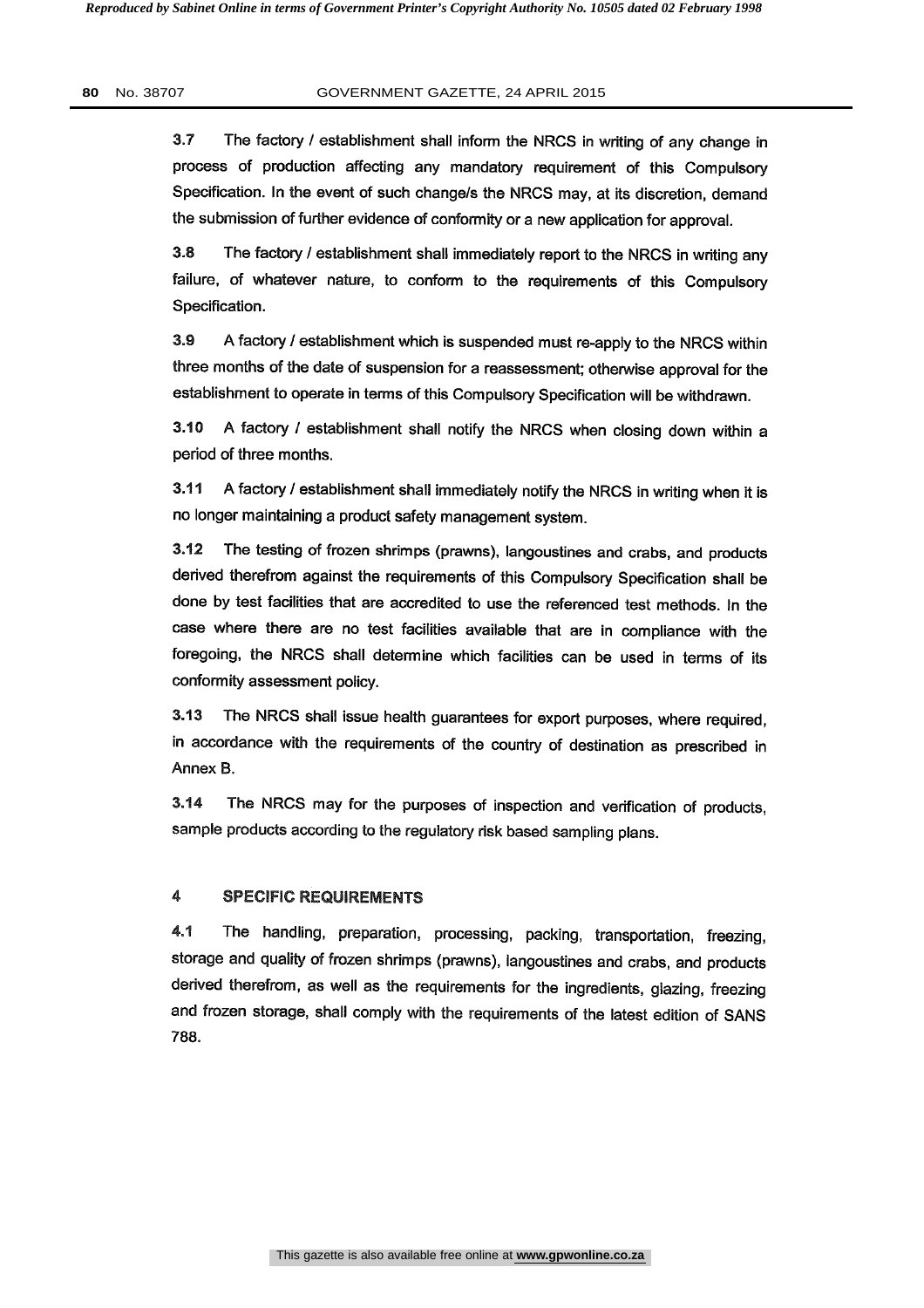4.2 The principles of HACCP, as recommended by the Codex Alimentarius Commission, shall as a minimum be used for the implementation of a product safety management system.

4.3 All local raw shrimps (prawns), langoustines and crabs for processing shall be obtained from a source that has a valid permit from DAFF to either harvest, grow, process or supply shrimps (prawns), langoustines and crabs.

4.4 In the event of an amendment or updating of the SANS 788 standard, the factory / establishment shall be in compliance with the amended or updated requirements within six months of publication of the amended or updated standard. If evidence of compliance to such amendments or updates cannot be provided, the approval of the factory / establishment may be withdrawn.

#### 5 MARKINGS

Frozen shrimps (prawns), langoustines and crabs, and products derived therefrom shall be marked in accordance with the requirements of the latest edition of SANS 788. In terms of South African produced products the official factory / establishment number issued by the NRCS in accordance with section A 1.5 of this Compulsory Specification shall be included.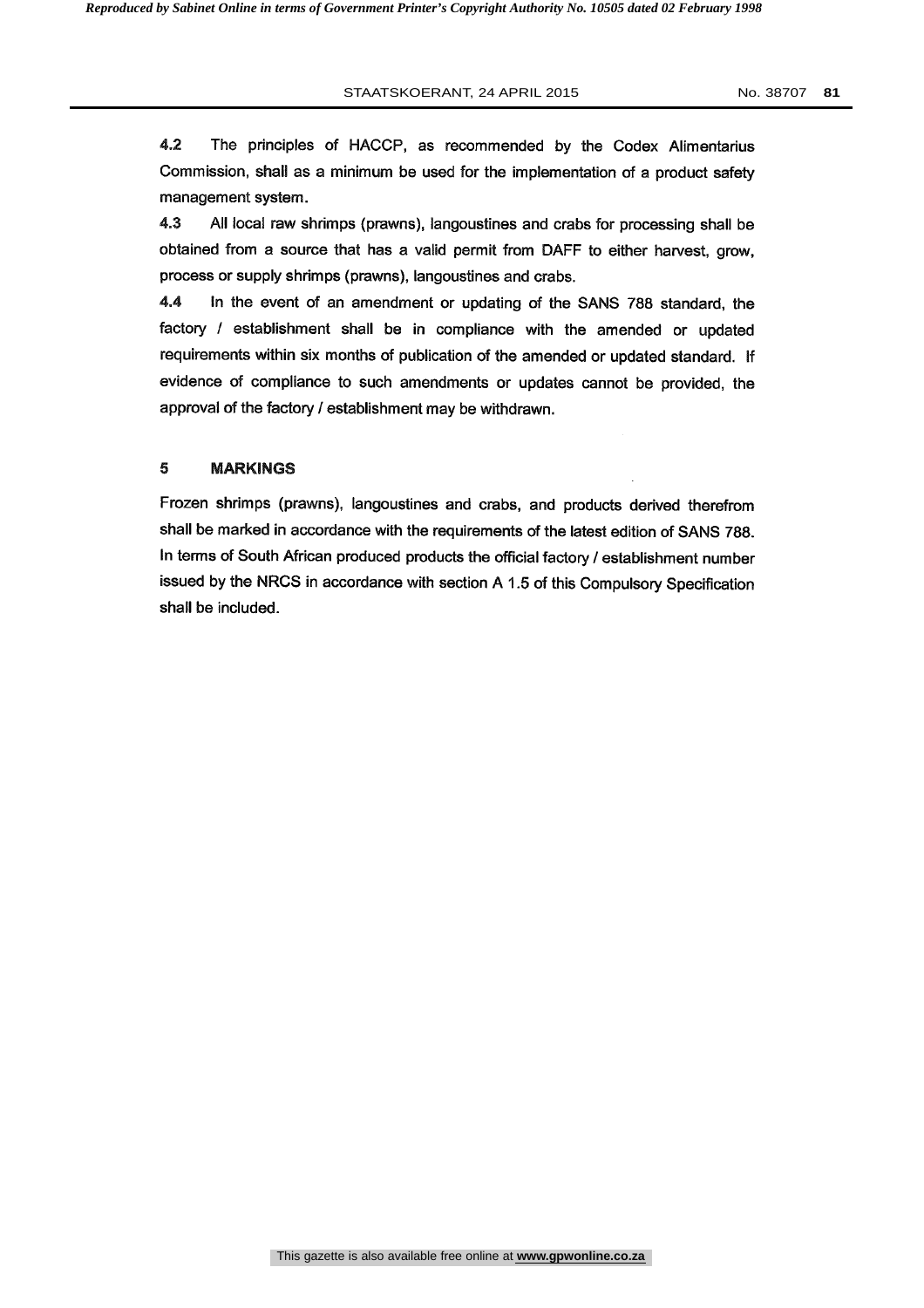### ANNEX A

### (Normative)

## A.1 APPLICATION FOR APPROVAL OF THE FACTORY / ESTABLISHMENT

The applicant shall apply to the NRCS for approval of the factory / establishment. Approval of a factory / establishment shall be valid for a maximum period of one year. The applicant shall re-apply for approval every consecutive year. The application shall be accompanied by the following:

A.1.1 Details of the factory / establishment for which approval is sought;

A.1.2 Documentation and records in support of an effective product safety management system. For new factories / establishments, provisional approval may be given for a period of three months in order to generate the required documentation and records;

A.1.3 Information required by the NRCS for the measures taken by the applicant to ensure ongoing conformity with the requirements of this Compulsory Specification;

A.1.4 Any reasonable additional information to clarify the application as requested by the NRCS; and

A1.5 The NRCS shall issue an official factory / establishment number on approval of the factory / establishment.

# A.2 APPLICATION FOR APPROVAL OF THE PRODUCT

The applicant shall apply to the nearest NRCS regional office for approval of the product(s). The application shall be made at least 10 working days prior to the date on which it is needed. The application shall be accompanied by the following:

A.2.1 For imported products, applicants shall supply details of the frozen shrimps (prawns), langoustines and crabs, and products derived therefrom per consignment by providing the following information:

- a) Details of the importer, product, bill of entry, quantity, number of product and batch code(s), code list or bill of lading;
- b) Health certificate where it is applicable in terms of any agreement;
- c) The date and place where the consignment will be available for inspection;
- d) Name and contact details of a contact person;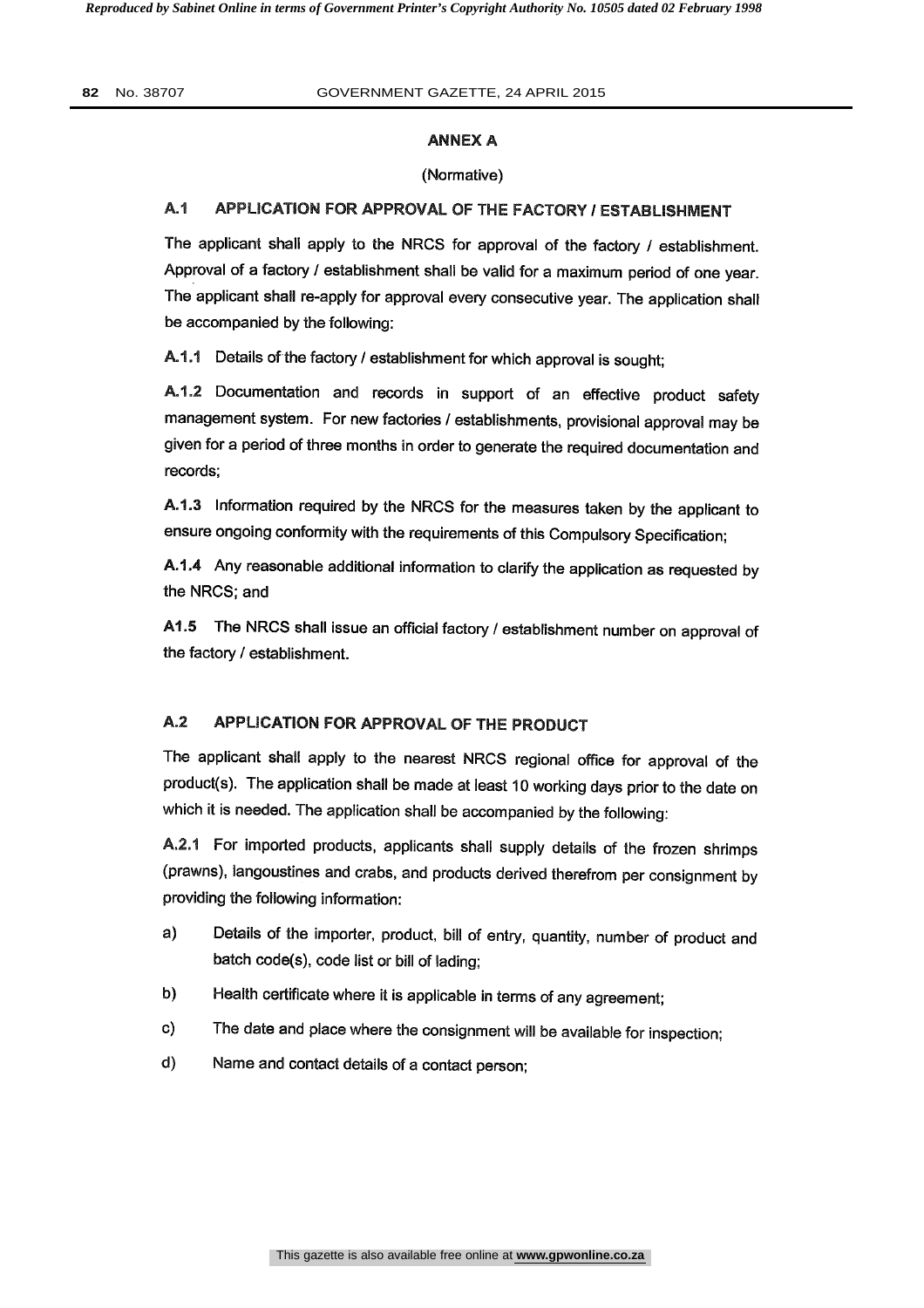- e) The number(s) of the bill(s) of entry and the date authorized by custom officials; and
- f) The voyage number of the cargo carrier (vessel, aircraft or registration number of vehicle).

A.2.2 For locally produced products, where applicants require approval for export or any other purposes, applicants shall supply details of the frozen shrimps (prawns), langoustines and crabs, and products derived therefrom per consignment for which approval is sought by providing information with regards to the type of approval required (e.g. certificate of compliance, health guarantee to a particular country or other specific certification for official purposes). This application shall as a minimum be made 10 working days prior to the date on which it is needed.

A.2.3 Where relevant, the applicable rights and permits as required by DAFF;

A.2.4 Details of the markings used on the packed product(s);

A.2.5 Where required by the NRCS, guarantees that the product(s) complies with the prescribed testing requirements. The NRCS may also request that specific testing be performed; and

A.2.6 Any reasonable additional information to clarify the application as requested by the NRCS.

#### A.3 GRANTING OF APPROVAL

A.3.1 The NRCS shall issue an approvals document, as is applicable for the factory / establishment, imported products or products destined for export, to the applicant when all the requirements of this Compulsory Specification have been met.

A.3.2 The NRCS shall assign a unique number to each approvals document.

A.3.3 An approvals document shall be the sole proof of approval by the NRCS.

#### A.4 WITHDRAWAL OF APPROVAL

A.4.1 Any approval granted in respect of frozen shrimps (prawns), langoustines and crabs, and product derived therefrom or the factory / establishment pursuant to this Compulsory Specification may be withdrawn at any time without prior notice, if compliance with the requirements of this Compulsory Specification has not been maintained.